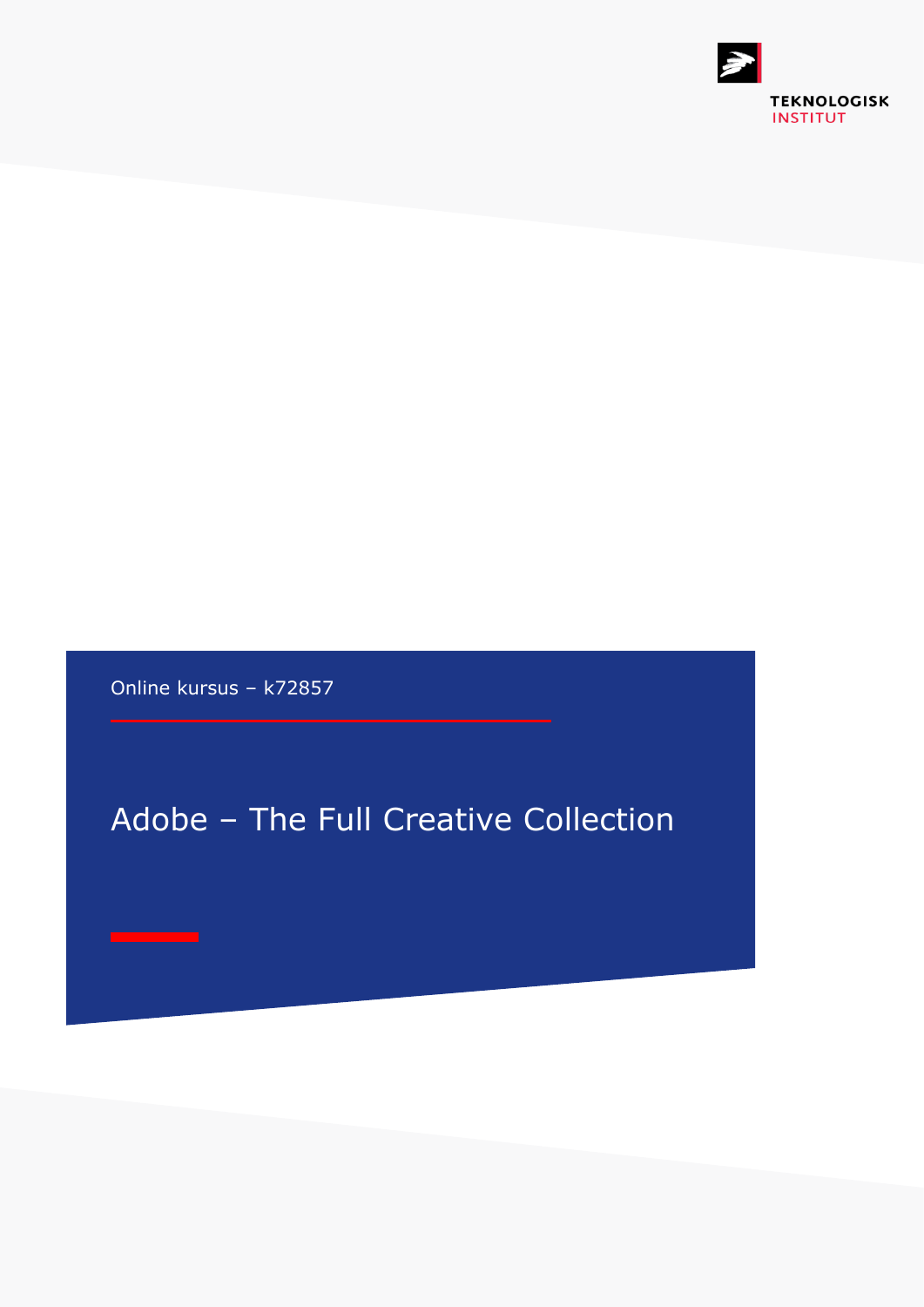## **Teknologisk Institut**

#### **Adobe – The Full Creative Collection [www.teknologisk.dk/k7](http://www.teknologisk.dk/k)2857**

| <b>Title</b>                                                                     | <b>Estimated</b><br><b>Duration (hrs)</b> |
|----------------------------------------------------------------------------------|-------------------------------------------|
| <b>Adobe Premiere Elements 13: Getting Started</b>                               | 0,45                                      |
| Adobe Premiere Elements 13: Importing Files & Setting Up a Project               | 0,40                                      |
| Adobe Premiere Elements 13: Trimming & Editing a Video                           | 1,06                                      |
| Adobe Premiere Elements 13: Adding Video Effects                                 | 1,25                                      |
| <b>Adobe Premiere Elements 13: Project Audio Settings</b>                        | 0,67                                      |
| Adobe Premiere Elements 13: Exporting & Sharing Videos                           | 0,61                                      |
| <b>Adobe Captivate 8: Getting Started</b>                                        | 1,22                                      |
| Adobe Captivate 8: Media and Interactivity                                       | 1,33                                      |
| Adobe Dreamweaver CC 2015 Fundamentals                                           | 0,50                                      |
| <b>Basic Coding with Adobe Dreamweaver CC 2015</b>                               | 0,50                                      |
| The Adobe Dreamweaver CC 2015 Interface                                          | 0,50                                      |
| Adobe Dreamweaver CC 2015 Browsers and HTML                                      | 0,50                                      |
| Adobe Dreamweaver CC 2015 Web Design                                             | 0,80                                      |
| <b>Adobe Captivate 9: Getting Started</b>                                        | 0,95                                      |
| Adobe Captivate 9: Media and Recording                                           | 1,10                                      |
| <b>Adobe Captivate 9: Questions and Pools</b>                                    | 1,00                                      |
| <b>Adobe Captivate 9: Publishing and Actions</b>                                 | 1,10                                      |
| Adobe Edge Animate CC: Exploring the Interface                                   | 1,27                                      |
| <b>Adobe Edge Animate CC: Creating and Animating Artwork</b>                     | 1,00                                      |
| Adobe Edge Animate CC: Importing Artwork, Text Animation and Typeface Properties | 1,03                                      |
| Adobe Edge Animate CC: Transitions, Symbols, and Synchronizing Motion            | 1,00                                      |
| <b>Adobe Edge Animate CC: Interactive Compositions</b>                           | 1,30                                      |
| <b>Adobe Edge Animate CC: Publishing Compositions</b>                            | 0,80                                      |
| Adobe Edge Animate CC: Working with Video and Audio                              | 1,10                                      |
| Adobe Flash Professional CC 2015 Fundamentals                                    | 0,50                                      |
| Drawing with Adobe Flash Professional CC 2015                                    | 0,80                                      |
| Adobe Flash Professional CC 2015 Tools                                           | 0,50                                      |
| <b>Adobe Flash Professional CC 2015 Animations</b>                               | 0,63                                      |
| Adobe Flash Professional CC 2015 Programming                                     | 0,92                                      |
| Adobe Illustrator CC 2015 Introduction and New Features                          | 0,63                                      |
| <b>Adobe Illustrator CC 2015 Fundamentals</b>                                    | 0,70                                      |
| Drawing in Adobe Illustrator CC 2015                                             | 0,50                                      |
| Working with Text in Adobe Illustrator CC 2015                                   | 0,50                                      |
| <b>Adobe Illustrator CC 2015 Tools</b>                                           | 0,50                                      |
| Adobe Illustrator CC 2015 Working with the Pen Tools and Objects                 | 0,50                                      |
| Adobe Illustrator CC 2015 Gradients and Bitmap Images                            | 0,50                                      |
| Adobe Illustrator CC 2015 Advanced Tools and Effects                             | 0,50                                      |
| Adobe InDesign CC 2015 Fundamentals                                              | 0,97<br>1,00                              |
| Adobe InDesign CC 2015 Basic Navigation and Tools                                | 0,45                                      |
| Working with Images and Exporting Files in Adobe InDesign CC 2015                | 0,62                                      |
| Working with Objects and Editing Tools in Adobe InDesign CC 2015                 | 0,55                                      |
| Working with Text in Adobe InDesign CC 2015                                      | 0,65                                      |
| Working with Pages in Adobe InDesign CC 2015                                     |                                           |